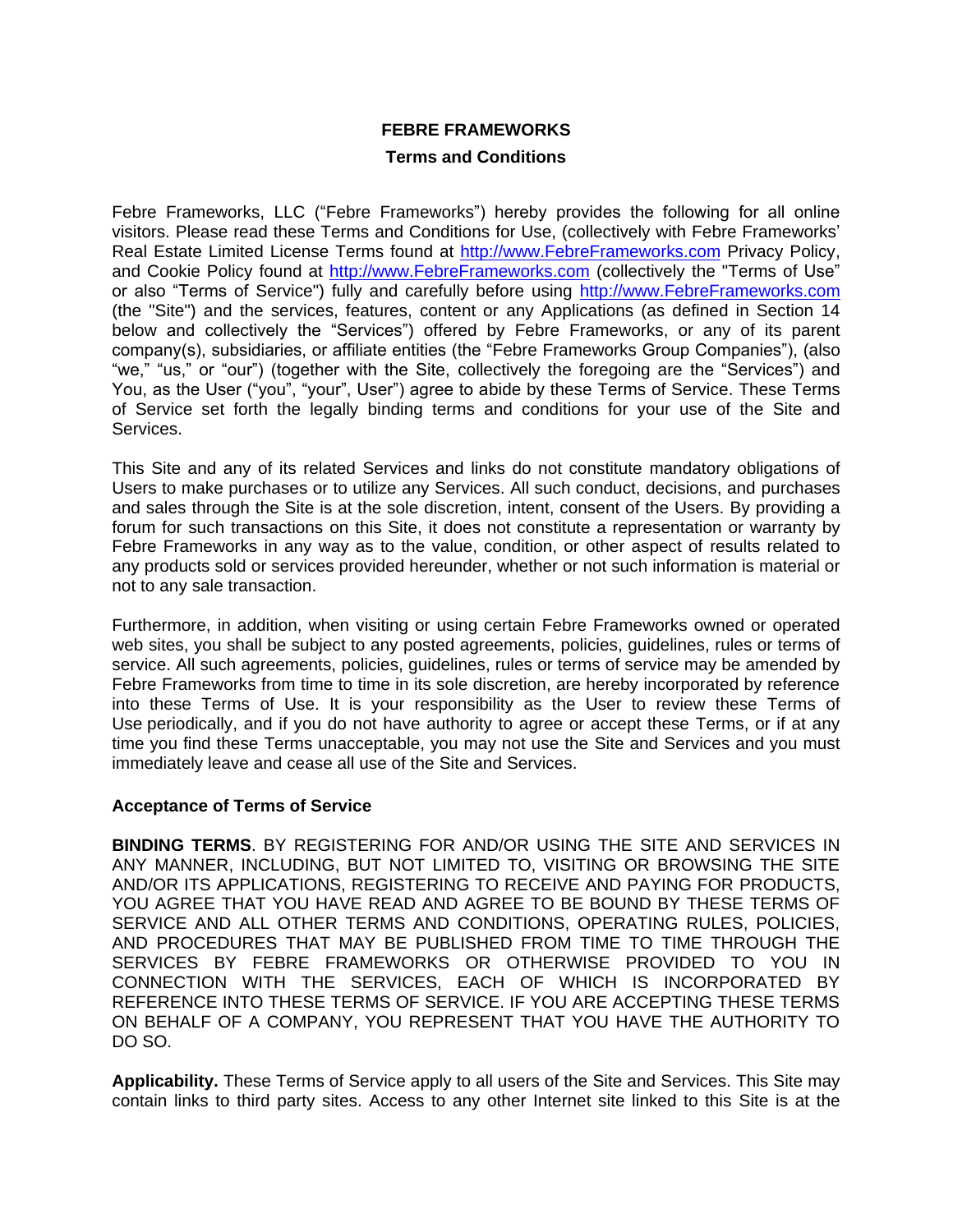User's own risk. Febre Frameworks is not responsible for the accuracy or reliability of any information, data, opinions, photographs, advice or statements made on these sites, which includes but is not limited to any disclosures made or safety measures in place with privacy and data protection. Febre Frameworks is merely providing You as the User, a limited revocable license to use this Site and Services and provides this Site and any third-party links merely as a convenience and the inclusion of such links do not imply an endorsement of the same by Febre **Frameworks** 

# **Eligibility**

Eligibility Requirements. You represent and warrant that you are at least eighteen (18) years of age and that you have the right, authority, and capacity to enter into, perform your obligations under, and abide by these Terms of Service. If you are under the age of 18, you may not, under any circumstances or for any reason, use the Services. We may, in our sole discretion, refuse to offer the Services to any person or entity and change its eligibility criteria at any time. You are solely responsible for ensuring that these Terms of Service are in compliance with all laws, rules, and regulations applicable to you. The right to access the Services is revoked where use of the Services is prohibited or to the extent offering, sale or provision of the Services conflicts with any applicable law, rule, or regulation. Further, unless otherwise mutually agreed in writing, the Services are offered only for your use and not for the use or benefit of any third party; and in any event, each person receiving the benefit of the Services must agree to and abide by these Terms of Service as a condition to our obligations.

**Non-U.S. Users.** The Services are controlled and offered by us from our facilities in the United States of America. We make no representations that the Services are appropriate or available for use in other locations. Those who access or use the Services from other jurisdictions do so at their own volition and are responsible for compliance with local law. By providing information in connection with the Services, you consent to the transfer of your information to, and storage of your information in, the United States, the laws of which may not be as stringent as the laws of the country in which you reside.

**Permitted Uses; Act Accordingly**. You understand and agree that you need to exercise good judgment and common sense; conduct yourself on this Site with all necessary, appropriate, and prudent action. By using this Site and the Services, you agree to be subject to all applicable local, state, local, provincial, territorial, federal, and international laws. You agree not to use the Site and Services or any of the contents contained herein for any illegal purpose nor to transmit to or through the Site and Services any material that is illegal, harmful, threatening, defamatory, obscene, hateful, or otherwise objectionable, or to interfere with, abuse, or otherwise violate the legal rights of any third party using the Site and Services (including any such conduct related to Febre Frameworks' products, merchandise, or the services offered on or in connection with the Site and Services.

Except as expressly provided in these Terms of Use, no part of the Site and Services and no content may be used, copied, reproduced, republished, uploaded, posted, publicly displayed, encoded, translated, transmitted or distributed in any way, including mirroring, to any other personal device, computer, server, web site or other medium for publication or distribution or for any commercial enterprise without Febre Frameworks' express prior written consent. You may use information on Febre Frameworks' products and Services that are publicly and purposely made available by Febre Frameworks for downloading from the Site, provided that you: (i) do not remove any proprietary notice language in all copies of such documents; (ii) use such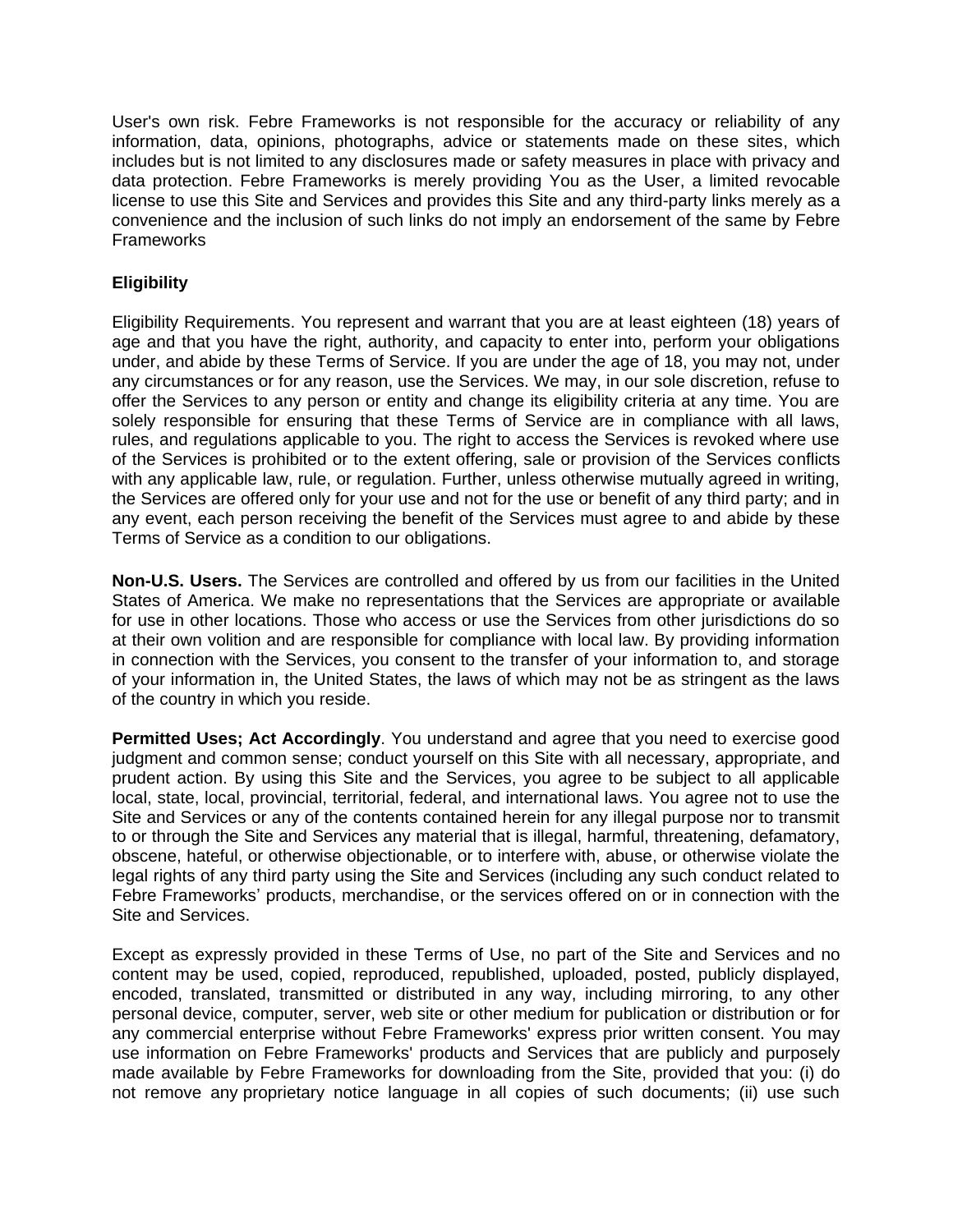information only for your personal, non-commercial informational purpose and do not copy or post such information on any networked computer or broadcast it in any media, (iii) make no modifications to any such information, and (iv) do not make any additional representations or warranties relating to such information.

# **Viruses, Hacking, and other Offenses**

You must not misuse the Site and Services by knowingly introducing viruses, Trojans, worms, logic bombs, or other material which is malicious or harmful to technology. You must not attempt to gain unauthorized access to the Site and Services, the server on which the Site and Services are stored, or any server, computer or database connected to the Site. You must not attack the Site via a denial-of-service attack or a distributed denial-of-service attack. By breaching this provision, you may commit a criminal offense. Febre Frameworks will report any such breach to the relevant law enforcement authorities and will cooperate with those authorities by disclosing your identity to them. In the event of such a breach, your right to use the Site and Services will cease immediately. Febre Frameworks will not be liable for any loss or damage caused by a distributed denial-of-service attack, viruses or other harmful material that may infect your computer equipment, computer programs, data or other proprietary material due to your use of the Site or your downloading any material posted on the Site or any third-party website linked to the Site.

**Availability of Site**. We do not guarantee that any content will be made available through the Services. We reserve the right, but not the obligation, to (i) remove, edit, or modify any content in our sole discretion, at any time, without notice to you, and for any reason (including, but not limited to, upon receipt of claims or allegations from third parties or authorities relating to such content or if we are concerned that you may have violated these Terms of Use), or for no reason at all, and (ii) remove or block any content from the Site. Febre Frameworks reserves the right to change these Terms of Use from time to time. Febre Frameworks notifies you of changes to these Terms of Use by updating them on this Site and Febre Frameworks may apply information as timely as possible setting forth the date on which the update was made directly on the Site. Febre Frameworks encourages you to retain a copy of these Terms of Use and periodically to check this Site for updates. Your use of this Site indicates your acceptance of the latest version of these Terms of Use. No waiver of any provision in these Terms of Use shall be effective unless made in writing signed by Febre Frameworks and shall not prevent any subsequent enforcement of these Terms of Use.

### **Rules of Conduct**

**No Prohibited Use**. As a condition of use, you shall not use the Services for any purpose that is prohibited by these Terms of Service. You are responsible for all of your activity in connection with the Services.

**Our Additional Rights.** We also reserve the right, without any obligation, to access, read, preserve, and disclose any information as we reasonably believe is necessary to (i) satisfy any applicable law, regulation, legal process or governmental request; (ii) enforce these Terms of Service, including investigation of potential violations hereof; (iii) detect, prevent, or otherwise address fraud, security or technical issues; (iv) respond to user support requests; (v) fulfill any requests for services or otherwise submitted into the Site; or (vi) protect the rights, property or safety of us, our users, and the public. You acknowledge and agree that we may, but have no obligation to, conduct background checks, reference checks, and credit checks on any users of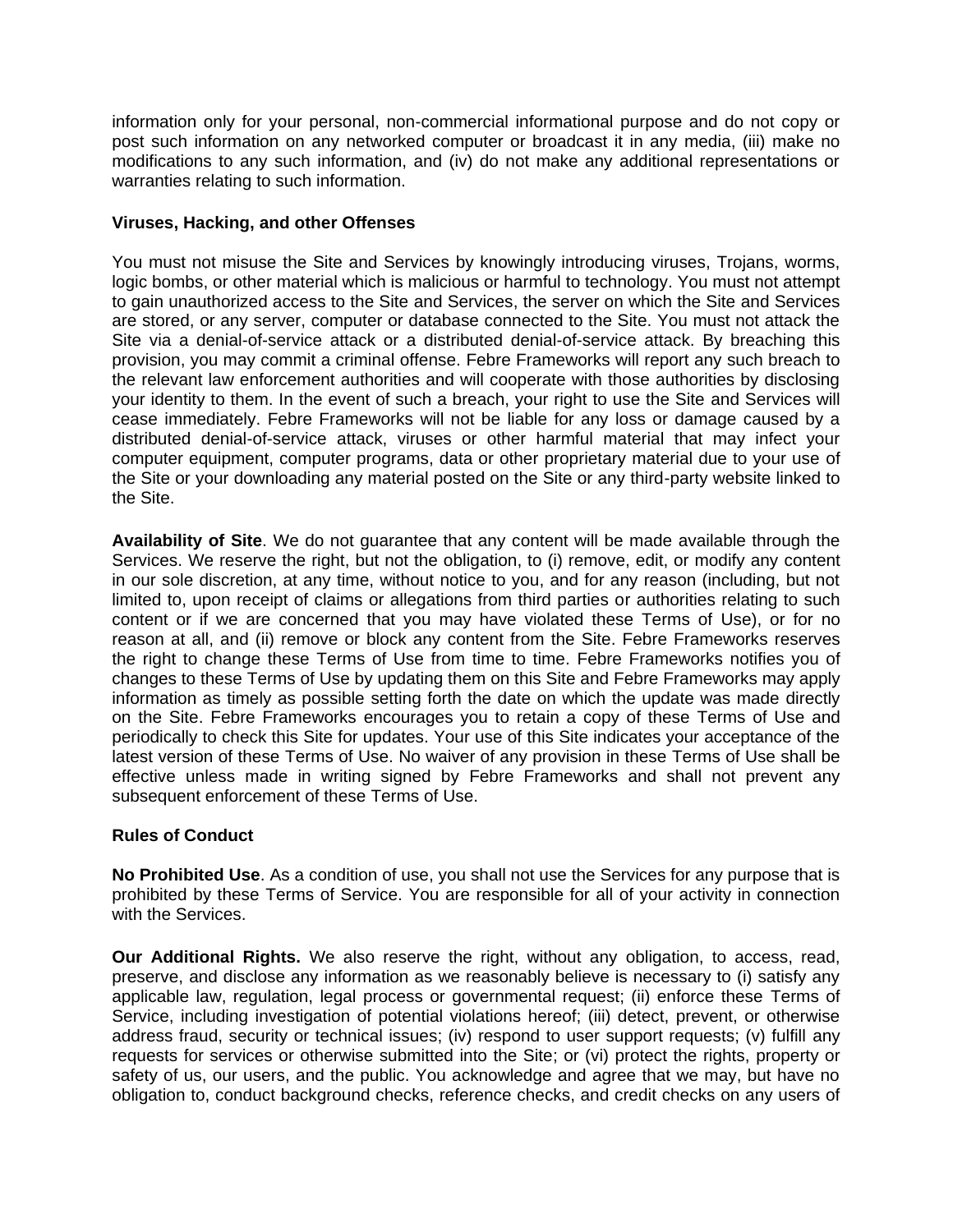the Services that inquire within to Febre Frameworks to engage in a business transaction with Febre Frameworks online.

**Contributed User Content.** From time to time, Febre Frameworks may provide interactive Services on the Site, including but not limited to chat rooms, bulletin boards, blogs and forums. Febre Frameworks disclaims any obligation to oversee, monitor or moderate any interactive services provided on the Site, and in no event shall Febre Frameworks be liable for any loss or damage arising from the use of any interactive service by a user in contravention with Febre Frameworks's content standards. If you post any content to the Site, you hereby grant Febre Frameworks and its subsidiaries, affiliates, and licensees a worldwide, royalty-free, perpetual, irrevocable, non-exclusive right and license to use, reproduce, publicly display, publicly perform, modify, sublicense, and distribute such content and incorporate it in other works, in whole or in part, in any manner and any media now known or hereafter developed. You grant Febre Frameworks and its subsidiaries, affiliates, and licensees the right to use the name that you submit in connection with such content, if they choose. You represent and warrant that you own such content or otherwise have sufficient rights in the content to grant the foregoing license without infringing or violating the rights of any third party; that the content is accurate; that use of the content you supply does not violate this policy and will not cause injury to any person or entity; and that you will indemnify and hold harmless Febre Frameworks for all claims resulting from the content you supply. Febre Frameworks has the right but not the obligation to monitor and edit or remove any activity or content. Febre Frameworks takes no responsibility and assumes no liability for any content posted by you or any third party.

The following standards apply to any and all material, which you contribute to the Site ("Contributions") and to any associated interactive services:

Contributions must:

- Be accurate (when they state facts);
- Be genuinely held (when they state opinions); and
- Comply with applicable laws in the United States of America and in any country from which they are posted.

Whether publicly posted or privately transmitted, it is the sole responsibility of the person who originated such Contributions as content to be liable for such Contributions.

• The following standards apply to any and all Contributed content. Without limiting the foregoing, you must not post Distributed content that: infringes any patent, trademark, trade secret, copyright, right of publicity, or other right of any other person or entity or violates any law or contractual duty - you know is false, misleading, untruthful, or inaccurate; is unlawful, threatening, discriminatory, hateful, abusive, harassing, defamatory, libelous, deceptive, fraudulent, abuse or invade another person's privacy or cause annoyance, inconvenience or needless anxiety, tortious, obscene, vulgar, pornographic, offensive, or profane; contains or depicts nudity or sexual activity; promotes bigotry, racism, hatred, or harm against any individual or group; or is otherwise inappropriate as determined by us in our sole discretion; - constitutes unauthorized or unsolicited advertising, junk, or bulk e-mail ("spamming"); - contains software viruses or any other computer codes, files, or programs that are designed or intended to disrupt, damage, limit, or interfere with the proper function of any software, hardware, or telecommunications equipment, or to damage or obtain unauthorized access to any system, data, password, or other information of ours or of any third party; - impersonates, bullies, stalks, or intimidates any person or entity, including any of our employees or representatives, or falsifies or misrepresents yourself or your personal information; or - includes any confidential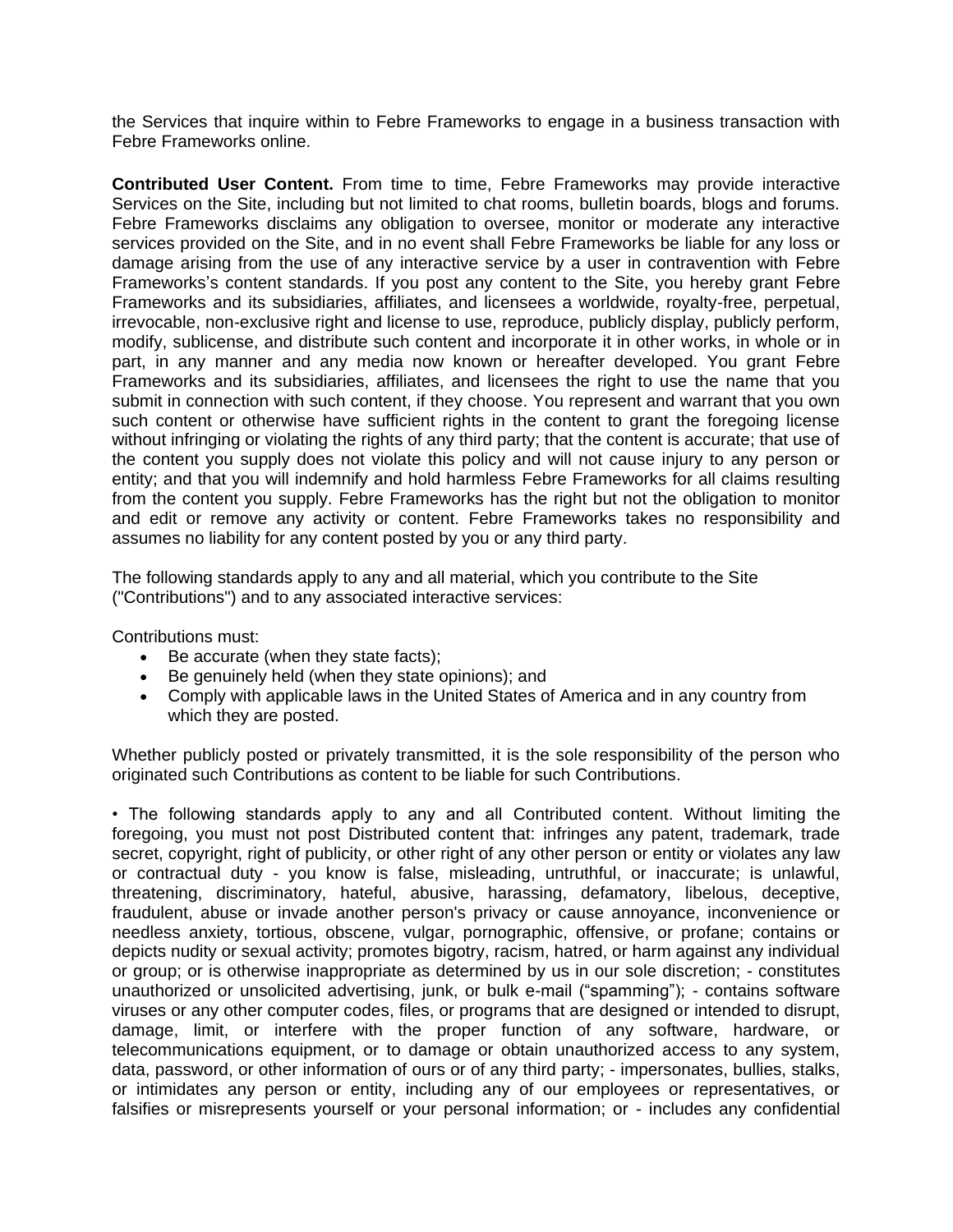information, violates the rights (including, without limitation, the rights of publicity and privacy and rights under a contract) of others, or otherwise contains any material that could give rise to any civil or criminal liability under applicable laws or regulations, or that otherwise may be in conflict with these Terms of Service. Any Contributed User content posted on the Site can be stored and retained by Febre Frameworks by virtue of it being uploaded onto the Site and also maintains its storage and right to use for usage data and other anonymized and aggregated data purposes. You acknowledge that all User Content and Contributions, uploaded and produced, or accessed by you using the Site and Services is at your own risk and that you will be solely responsible for any damage or loss to you or any other party resulting therefrom. If at any time Febre Frameworks comes to the understanding that You as a User: (i) misled Febre Frameworks or another User regarding any fact (material or non-material) regarding the Site, or (ii) are acting in a non-cordial manner with another User, Febre Frameworks reserves the right to terminate a User's access... We do not assume any responsibility or liability or make any warranties or guarantees that any content you access on or through the Site and Services in any country that information is access or viewed in translation format.

Febre Frameworks will determine, in its sole discretion, whether there has been a breach of these content standards through your use of the Site. When Febre Frameworks determines that a breach has occurred, Febre Frameworks may take such action as it deems appropriate, including but not limited to one or more of the following:

- 1. Immediate, temporary or permanent withdrawal of your right to use the Site;
- 2. Immediate, temporary or permanent removal of any Contribution by you;
- 3. Legal proceedings against you for reimbursement of all costs (including but not limited to administrative and legal costs) incurred by Febre Frameworks resulting from the breach; and
- 4. Disclosure of such information to law enforcement authorities as Febre Frameworks deems reasonably necessary.

In no event shall Febre Frameworks be liable for any actions taken in response to any breach of these content standards.

**Content and Trademarks.** All text, graphics, user interfaces, visual interfaces, photographs, trademarks, logos, sounds, music, artwork and computer code, including but not limited to the design, structure, selection, coordination, expression, "look and feel" and arrangement of such content, contained on the Site (collectively, "Content") is owned, controlled or licensed by or to the Company and is protected by trade dress, copyright, patent and trademark laws and various other intellectual property rights and unfair competition laws.

Certain trademarks, trade names, service marks and logos used or displayed on the Site are registered and unregistered trademarks, trade names and service marks of Febre Frameworks and its affiliates, and other trademarks, trade names and service marks used or displayed on the Site are the registered and unregistered trademarks, trade names and service marks of their respective owners (collectively, "Trademarks"). Nothing in these Terms of Use or otherwise provided on the Site grants or should be construed as granting, by implication, estoppel or otherwise, any license or right to use any of the Trademarks without express prior written consent of Febre Frameworks or such other owner. Neither Febre Frameworks's name nor any of the Trademarks may be used in any way, including but not limited to any advertising or publicity regarding distribution of materials on the Site, without Febre Frameworks's prior written consent. Without limiting the generality of the foregoing, Febre Frameworks prohibits the use of its name or any Trademarks as a link to any website unless such link is approved in advance by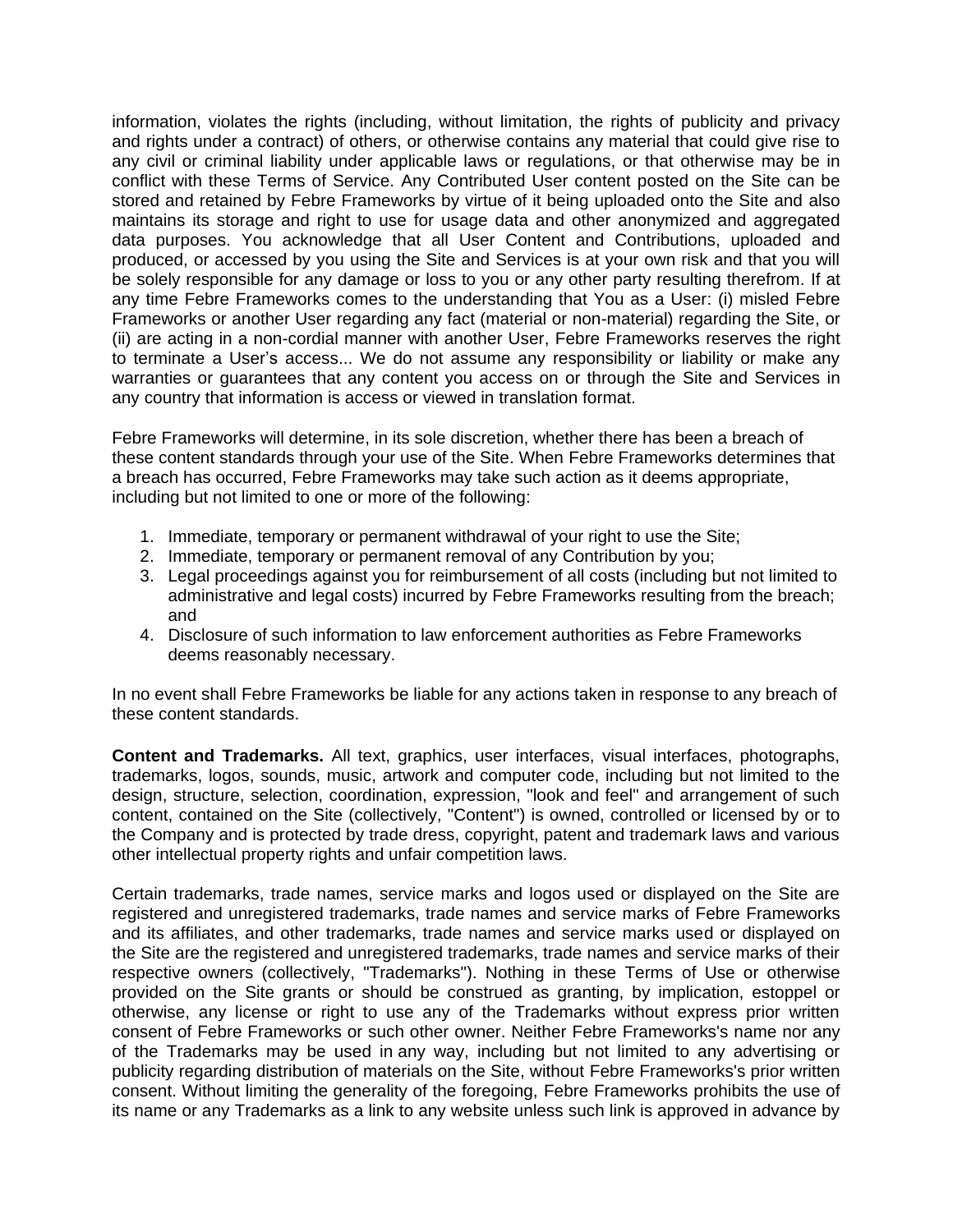Febre Frameworks in writing. The names, logos, product and service names, designs, slogans, and other Trademarks associated with the Site and Services are ours and those of our licensors. You must not use any of the foregoing without our prior written permission. All other names, logos, product and service names, designs, slogans, and other trademarks used in connection with the Site and Services are the trademarks of their respective owners.

### **FEBRE FRAMEWORKS BUSINESS AND SERVICES**

**Advertising.** The Site and Services may be supported by advertising revenue, and you hereby agree that we may display advertising, promotions, sponsored listings, and the like in connection with the Site and Services on, around, and in connection with the User experience.

**Products and Services.** Febre Frameworks strives for the Site and Services to be as accurate as possible. However, Company does not represent or warrant that product descriptions or other content on the Site and Service are accurate, complete, reliable, current, or error-free. For example, products included on the Site may be unavailable, may have different attributes than those listed, or may actually carry a different price than that stated on the Service. Prices and terms of purchase of any transaction for the purchase Services shown on the Site are subject to change, whether prior to sale or other affiliated options. Prices shown generally refer to the Services itself and do not necessarily include any taxes, shipping fees, or any other collateral charges to that transaction. Photos and/or drawings may show product descriptions and/or recent pricing, or may not represent the most recent photographs and/or pricing. In addition, we may make changes in information about price and availability without notice. Despite our best efforts, a small number of the items on our Site may be mispriced. If a Service's correct price is higher than our stated price, we will, at our discretion, either contact you for instructions before shipping or cancel your order and notify you of such cancellation. Certain weights, measures and similar descriptions are approximate and are provided for convenience purposes only. It is your responsibility to ascertain and obey all applicable local, state, federal and international laws (including minimum age requirements) in regard to the possession, use and sale of any item purchased from the Services. By placing an order for Services, you represent that the products ordered will be used only in a lawful manner and the purposes intended.

**Payment Terms; Interest; Orders.** All orders or requests for Services, if placed through the Site and Services, are subject to Febre Frameworks's acceptance. Terms of payment are within Febre Frameworks's sole discretion, and unless otherwise agreed to by Febre Frameworks, Febre Frameworks must receive payment prior to Febre Frameworks's acceptance of an order. Payment for product orders will be accepted via certain payment methods accepted by TSYS Merchant Services (accepting any major credit card), cash and check. Febre Frameworks reserves the right to modify payment methods at any time at its own discretion. Your order is subject to cancellation by Febre Frameworks at Febre Frameworks's sole discretion. All amounts due are payable in U.S. dollars. Any amount not paid when due will be subject to a finance charge of one and one-half percent (1-1/2%) per month, or the maximum amount allowed by law if lower, for the unpaid balance due. You shall be responsible for any expenses and/or fees (including but not limited to attorneys' fees), incurred by Febre Frameworks in collecting past due amounts from you. Unless otherwise stated in this Agreement, the price payable for Services and any related product(s) is exclusive of value added tax ("VAT") or other sales tax; and inclusive of all charges for packaging, shipping, carriage, insurance, and delivery (including all other connected travel expenses), duties, licenses, permits, taxes (other than VAT) as may be payable for the Product(s) from time to time.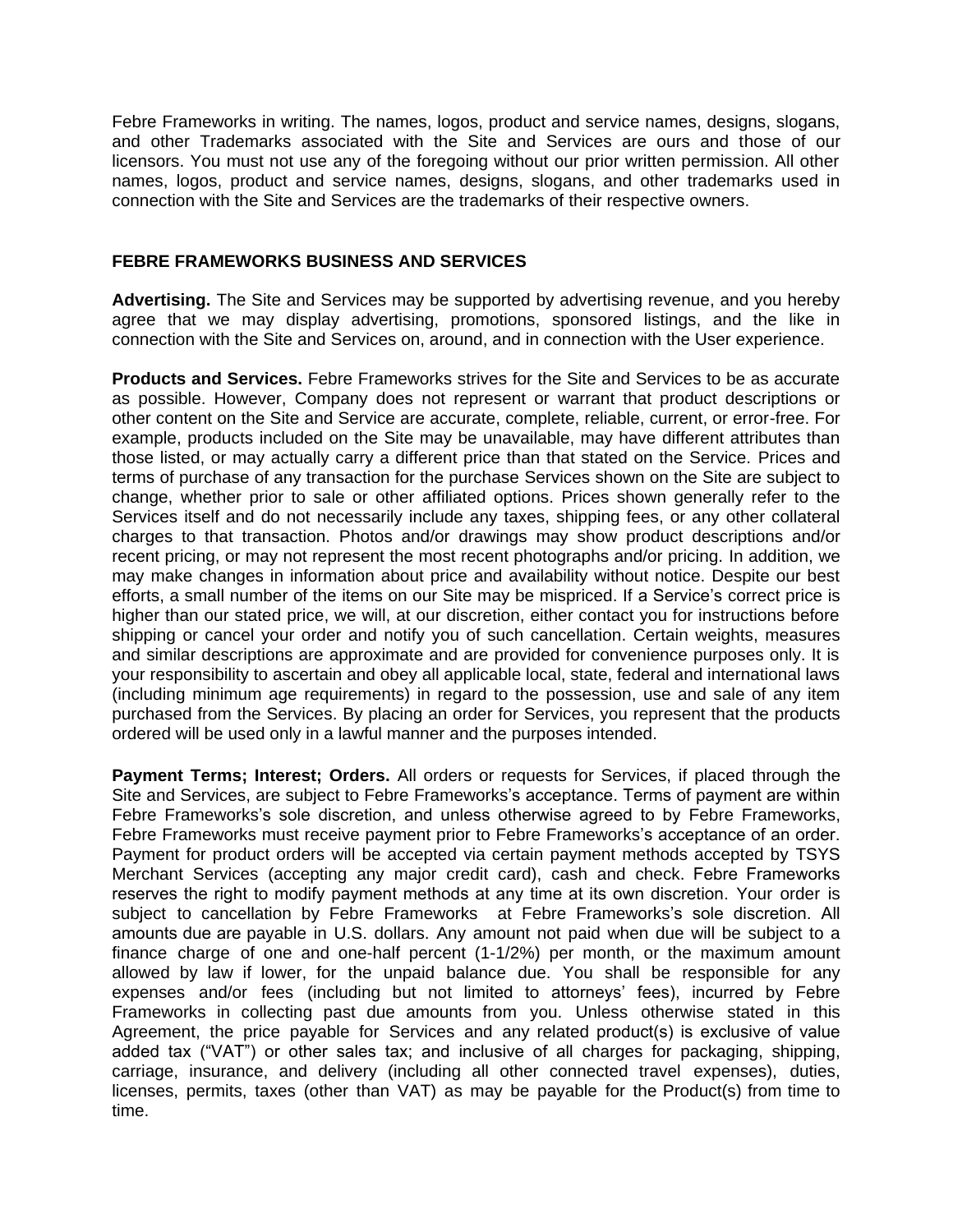**Shipping; Risk of Loss; Title; Taxes.** Shipping and handling charges are additional unless otherwise expressly indicated at the time of Services completion (should photos or other components of the Services require shipping at all). Shipping dates are estimates only. Risk of loss and title for all items purchased from Febre Frameworks pass to you upon our delivery to the carrier to the particular stated destination selected by you. You are responsible for sales and other taxes associated with all orders. Title to all intellectual property rights will remain with the applicable licensor(s).

# **PRIVACY**

Your use of the Site and any information provided by you or gathered by Febre Frameworks or third parties during any visit to or use of the Site is not governed by these Terms of Use, but instead by Febre Frameworks's Privacy Policy found here [http://www.FebreFrameworks.com](http://www.febreframeworks.com/) which is incorporated herein to these Terms of Use by this reference. You agree to Febre Frameworks's collection, use and sharing of your information as set forth in the Privacy Policy. By using the Site and Services, you acknowledge and agree that Internet transmissions are never completely private or secure. You understand that any message or information that you send to the Site may be read or intercepted by others, even if there is a special notice that a particular transmission (for example, credit card information) is encrypted. No warranties of any kind are provided by Febre Frameworks to guarantee any safe transmission of any data or information.

**Links to the Site.** Febre Frameworks prohibits the creation or maintenance of any link from another website to the Site or any portion thereof without Febre Frameworks's prior written consent. Similarly, Febre Frameworks prohibits the running or displaying of this Site or any Contributions or content in frames or through similar means on another website without Febre Frameworks's prior written permission. Any permitted links to the Site must comply with all applicable laws, rules and regulations.

**Links to Other Sites.** Febre Frameworks prohibits the creation or maintenance of any link from another website to the Site or any portion thereof without Febre Frameworks's prior written consent. Similarly, Febre Frameworks prohibits the running or displaying of this Site or any Contributions or content in frames or through similar means on another website without Febre Frameworks's prior written permission. Any permitted links to the Site must comply with all applicable laws, rules and regulations.

**Accounts, Passwords, and Security.** Certain features or services offered on or through the Site may require you to open an account. You are entirely responsible for maintaining the confidentiality of the information you hold for your account, including your password, and for any and all activity that occurs under your account. You shall notify Febre Frameworks immediately of any unauthorized use of your account or password, or any other breach of security. You may be held liable for losses incurred by Febre Frameworks or any other user of or visitor to the Site due to someone else using your account as a result of your failing to keep your account information secure and confidential. You may not use anyone else's account at any time without the express permission and consent of the holder of that account. Febre Frameworks cannot and will not be liable for any loss or damage arising from your failure to comply with these obligations.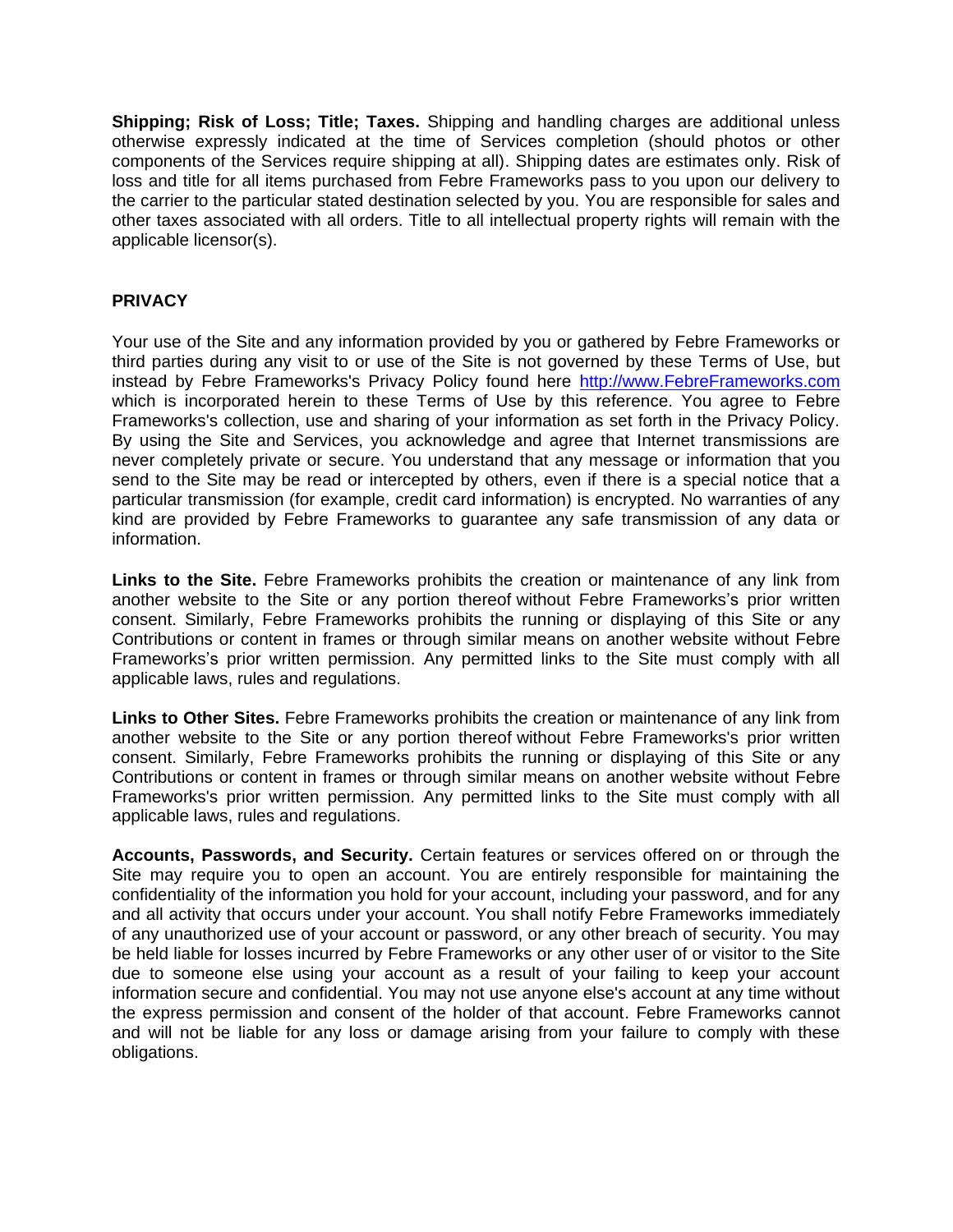### **WARRANTIES AND LIABILITY**

#### **Disclaimer of Warranties**

YOU EXPRESSLY UNDERSTAND AND AGREE THAT YOUR USE OF THE SERVICES AND ANY PRODUCTS AVAILABLE THEREIN ARE AT YOUR SOLE RISK. THE SERVICE AND ANY PRODUCTS AVAILABLE THEREIN ARE PROVIDED ON AN "AS IS" AND "AS AVAILABLE" BASIS. THE INFORMATION, SOFTWARE, PRODUCTS, AND SERVICES CONTAINED ON THE SERVICE MAY INCLUDE INACCURACIES, ERRORS AND OMISSIONS. TO THE FULLEST EXTENT PERMITTED BY LAW, FEBRE FRAMEWORKS, ITS OFFICERS, EMPLOYEES, AGENTS, OWNERS, DIRECTORS, OFFICERS, PARENT(S), SUBSIDIARIES, AFFILIATES, CONTRACTORS, AND/OR LICENSORS: (A) EXPRESSLY DISCLAIM ALL WARRANTIES OF ANY KIND, WHETHER EXPRESS OR IMPLIED, INCLUDING, BUT NOT LIMITED TO THE IMPLIED WARRANTIES OF MERCHANTABILITY, FITNESS FOR A PARTICULAR PURPOSE AND NON-INFRINGEMENT; (B) MAKE NO WARRANTY THAT (I) THE SERVICES AND ANY PRODUCTS AVAILABLE THEREIN WILL MEET YOUR REQUIREMENTS, (II) THE SERVICE WILL BE UNINTERRUPTED, TIMELY, SECURE, OR ERROR-FREE, (III) ANY PRODUCT, SERVICE, OR INFORMATION OBTAINED FROM THE SERVICE WILL BE ACCURATE, APPROPRIATE, COMPLETE, CORRECT, RELIABLE, SUFFICIENT OR TIMELY, (IV) THE QUALITY OF ANY PRODUCTS, SERVICE, INFORMATION, OR OTHER MATERIAL PURCHASED OR OBTAINED BY YOU THROUGH THE SERVICE WILL MEET YOUR EXPECTATIONS, AND (V) ANY ERRORS IN THE SERVICE WILL BE FIXED; AND (C) MAKE NO REPRESENTATIONS OR WARRANTIES OF ANY KIND WHATSOEVER, EXPRESS OR IMPLIED, IN CONNECTION WITH THE TERMS OR THE SERVICE, INCLUDING BUT NOT LIMITED TO WARRANTIES OF MERCHANTABILITY, FITNESS FOR A PARTICULAR PURPOSE AND NON-INFRINGEMENT. COMPANY MAKES NO WARRANTIES TO THOSE DEFINED AS "CONSUMERS" IN THE MAGNUSON-MOSS WARRANTY-FEDERAL TRADE COMMISSION IMPROVEMENTS ACT. ANY MATERIAL DOWNLOADED OR OTHERWISE OBTAINED THROUGH THE USE OF THE SERVICE IS DONE AT YOUR OWN DISCRETION AND RISK AND YOU WILL BE SOLELY RESPONSIBLE FOR ANY DAMAGE TO YOUR COMPUTER SYSTEM OR MOBILE DEVICE, OR LOSS OF CONTENT, THAT RESULTS FROM THE DOWNLOAD OF ANY SUCH MATERIAL. COMPANY IS NOT RESPONSIBLE FOR TYPOGRAPHICAL ERRORS OR OMISSIONS. NO ADVICE OR INFORMATION, WHETHER ORAL OR WRITTEN, OBTAINED BY YOU FROM COMPANY OR THROUGH OR FROM THE SERVICE SHALL CREATE ANY WARRANTY NOT EXPRESSLY STATED IN THE TERMS.

### **Limitation of Liability**

YOU EXPRESSLY UNDERSTAND AND AGREE THAT FEBRE FRAMEWORKS, ITS OFFICERS, EMPLOYEES, AGENTS, OWNERS, DIRECTORS, OFFICERS, PARENT(S), SUBSIDIARIES, AFFILIATES, CONTRACTORS, AND/OR LICENSORS, SHALL NOT BE LIABLE FOR AND HEREBY EXPRESSLY DISCLAIM ANY AND ALL ACTUAL, DIRECT, INDIRECT, INCIDENTAL, SPECIAL, CONSEQUENTIAL, PUNITIVE OR EXEMPLARY DAMAGES, INCLUDING BUT NOT LIMITED TO, DAMAGES FOR LOSS OF DATA, LOSS OF PROFITS, INTERRUPTION OF BUSINESS, ACCESS DELAYS OR ACCESS INTERRUPTIONS TO THE SERVICE OR OTHER WEB SITE(S) YOU MAY ACCESS THROUGH THE SERVICE (IF ANY), CONTENT NON-DELIVERY, MIS-DELIVERY, CORRUPTION, DESTRUCTION OR OTHER MODIFICATION, LOSS OF GOODWILL, LOSS OF USE, LOSS OF CONTENT OR OTHER INTANGIBLE LOSSES (EVEN IF COMPANY HAS BEEN ADVISED OF THE POSSIBILITY OF SUCH DAMAGES), ARISING FROM: (I) THE USE OR THE INABILITY TO USE THE SERVICE; (II) ANY INFORMATION, PRODUCTS AND SERVICES OBTAINED THROUGH THE SERVICE, OR OTHERWISE ARISING OUT OF OR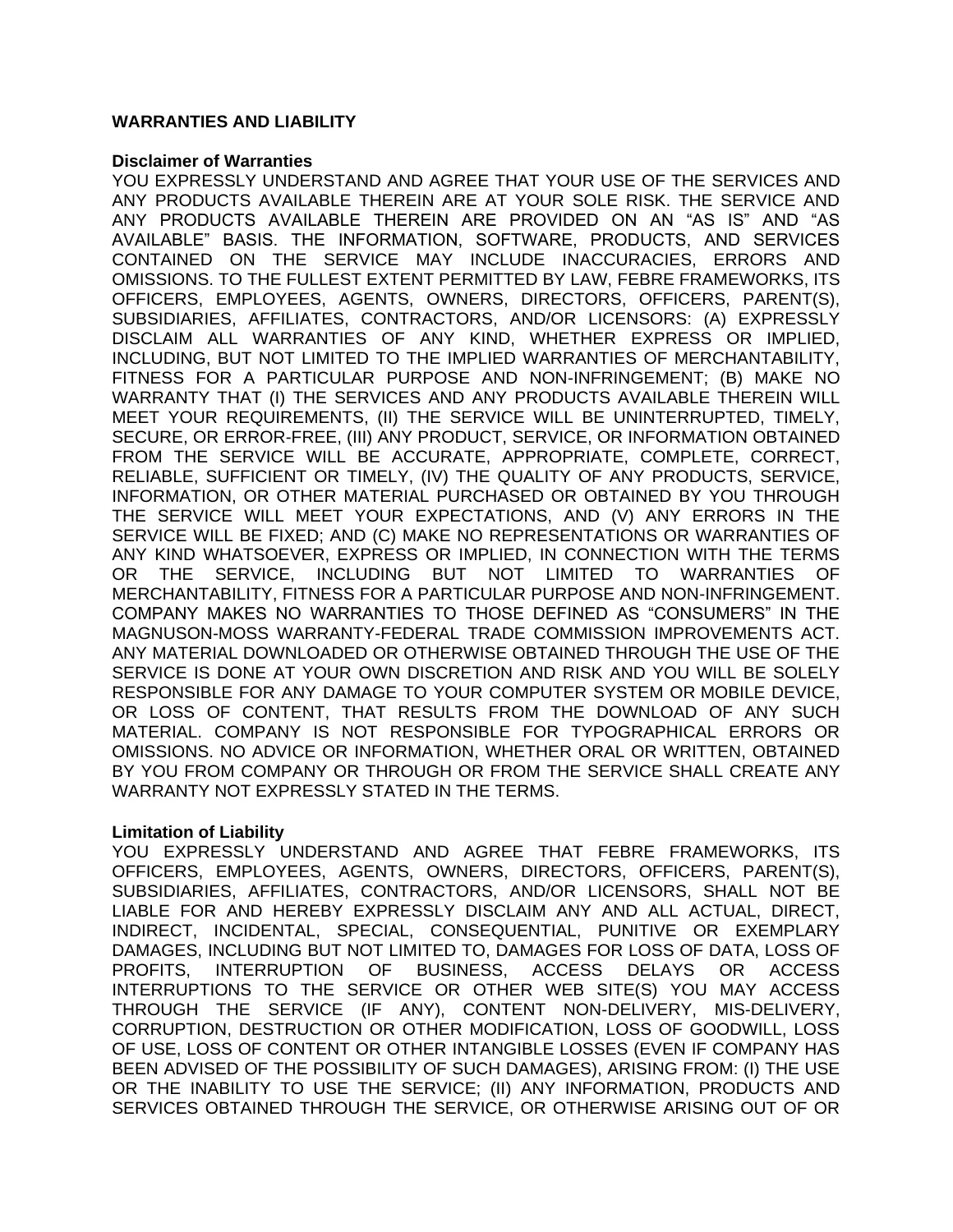RELATED TO THE USE OF THE SERVICE; (III) THE COST OF PROCUREMENT OF SUBSTITUTE GOODS AND/OR SERVICES RESULTING FROM ERROR OR INADEQUACY OF ANY GOODS, CONTENT, INFORMATION OR SERVICE PURCHASED OR OBTAINED OR MESSAGES RECEIVED OR TRANSACTIONS ENTERED INTO THROUGH OR FROM THE SERVICE; (IV) UNAUTHORIZED ACCESS TO OR ALTERATION OF YOUR TRANSMISSIONS OR CONTENT; (V) STATEMENTS OR CONDUCT OF ANY THIRD PARTY ON THE SERVICE; (VI) PRODUCT DEFECT OR FAILURE, CLAIMS THAT ARE DUE TO NORMAL WEAR, PRODUCT MISUSE, ABUSE, PRODUCT MODIFICATION, IMPROPER PRODUCT SELECTION, NON-COMPLIANCE WITH ANY REGULATIONS OR CODES, OR MISAPPROPRIATION; (VII) INJURY TO PERSON OR PROPERTY ARISING FROM OR RELATED TO YOUR ACCESS TO AND USE OF THE SERVICE; (VII) ANY UNAUTHORIZED ACCESS TO OR USE OF OUR SECURE SERVERS AND/OR ANY AND ALL PERSONAL INFORMATION AND/OR FINANCIAL INFORMATION STORED THEREIN; (VIII) ANY INTERRUPTION OR CESSATION OF TRANSMISSION TO OR FROM THE SERVICE, (IX) ANY BUGS, VIRUSES, TROJAN HORSES, OR OTHER ACTUALLY OR POTENTIALLY HARMFUL CODE, WHICH MAY BE TRANSMITTED TO OR THROUGH THE SERVICE; (X) YOU SPECIFICALLY ACKNOWLEDGE THAT FEBRE FRAMEWORKS SHALL NOT BE LIABLE FOR (i) ANY CONTRIBUTED USER CONTENT, OR (ii) THE DEFAMATORY, OFFENSIVE, OR ILLEGAL CONDUCT OF ANY THIRD PARTY; AND/OR (XI) ANY OTHER MATTER RELATING TO YOUR USE OF THE SERVICE AND/OR THE PRODUCTS; WHETHER BASED ON WARRANTY, CONTRACT, TORT, OR ANY OTHER LEGAL THEORY, AND WHETHER OR NOT THE COMPANY IS ADVISED OF THE POSSIBILITY OF SUCH DAMAGES.

YOU ALSO AGREE THAT FEBRE FRAMEWORKS, ITS OFFICERS, EMPLOYEES, AGENTS, OWNERS, DIRECTORS, OFFICERS, PARENT(S), SUBSIDIARIES, AFFILIATES, CONTRACTORS, AND/OR LICENSORS, WILL NOT BE LIABLE FOR ANY (A) INTERRUPTION OF BUSINESS, (B) ACCESS DELAYS OR ACCESS INTERRUPTIONS TO THE SERVICE OR OTHER SERVICE(S) YOU ACCESS THROUGH THE SERVICE; (C) CONTENT NON-DELIVERY, MIS-DELIVERY, CORRUPTION, DESTRUCTION OR OTHER MODIFICATION; OR (D) EVENTS BEYOND COMPANY'S REASONABLE CONTROL. DAMAGE FROM THE FOREGOING RESTS ENTIRELY WITH YOU.

IN NO EVENT SHALL THE LIABILITY OF FEBRE FRAMEWORKS, ITS OFFICERS, EMPLOYEES, AGENTS, OWNERS, DIRECTORS, OFFICERS, PARENT(S), SUBSIDIARIES, AFFILIATES, CONTRACTORS, AND/OR LICENSORS, IF ANY, TO YOU OR TO ANY THIRD PARTY EXCEED FIFTY DOLLARS (\$50.00). YOU SHALL NOT BE ENTITLED UNDER LOCAL LAW OR OTHERWISE TO RECEIVE ANY PAYMENT FROM COMPANY, ITS OFFICERS, EMPLOYEES, AGENTS AND LICENSORS, WHETHER FOR ACTUAL, DIRECT, INDIRECT, SPECIAL OR CONSEQUENTIAL DAMAGES, COSTS OR EXPENSES AS A RESULT OF EXPIRATION OR TERMINATION OF THE TERMS OR TERMINATION OF YOUR ACCESS TO THE SERVICE, ALL OF WHICH YOU EXPRESSLY WAIVE. YOU ACKNOWLEDGE THAT YOUR ACCEPTANCE OF THIS SECTION HAS MATERIALLY INDUCED COMPANY TO ENTER INTO THE TERMS. BECAUSE SOME JURISDICTIONS DO NOT ALLOW THE EXCLUSION OR LIMITATION OF LIABILITY FOR CONSEQUENTIAL OR INCIDENTAL DAMAGES, IN SUCH JURISDICTIONS, COMPANY'S LIABILITY IS LIMITED TO THE MAXIMUM EXTENT PERMITTED BY LAW.

YOU SPECIFICALLY ACKNOWLEDGE THAT FEBRE FRAMEWORKS, ITS OFFICERS, EMPLOYEES, AGENTS, OWNERS, DIRECTORS, OFFICERS, PARENT(S), SUBSIDIARIES,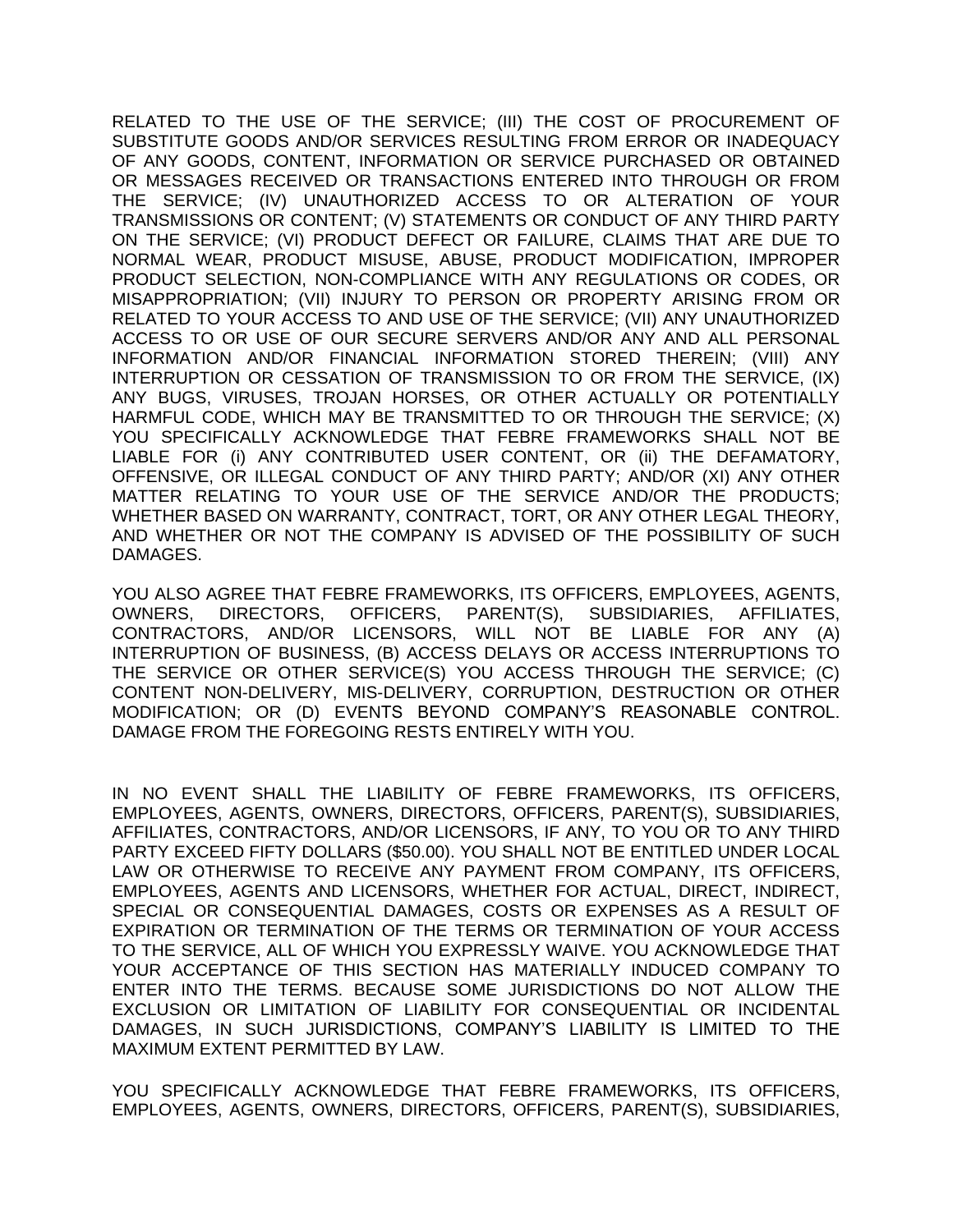AFFILIATES, CONTRACTORS, AND/OR LICENSORS, SHALL NOT BE LIABLE FOR USER CONTENT OR THE DEFAMATORY, OFFENSIVE, OR ILLEGAL CONDUCT OF ANY THIRD PARTY, AND THAT THE RISK OF HARM OR DAMAGE FROM THE FOREGOING RESTS ENTIRELY WITH YOU.

**Indemnification**. You shall defend, indemnify, and hold harmless Febre Frameworks, its parent(s), subsidiaries, affiliates, and each of its and their respective employees, contractors, directors, officers, suppliers, agents, licensors, and representatives from all liabilities, claims, and expenses, including reasonable attorneys' fees, that arise from or relate to (i) your use or misuse of, or access to, the Site, Services, property, listings, Contributions, or otherwise; (ii) violation of these Terms of Service; (iii) breach of any contract, or other agreement you enter into; (iv) your interactions or transactions with any other User; or (vi) infringement by you, or any third party using your account or identity in connection with this Site and Services, of any intellectual property or other right of any person or entity. We reserve the right to assume the exclusive defense and control of any matter otherwise subject to indemnification by you, in which event you will assist and cooperate with us in asserting any available defenses.

**Further Releases**. You shall and hereby do release us from all liability for you having acquired or not acquired housing through the Site or Services. You hereby release Febre Frameworks, and its parent(s), subsidiaries, affiliates, directors, officers, employees, agents, subsidiaries, affiliates, successors, predecessors, assigns, heirs, service providers, insurers, investors, attorneys, advisors, and suppliers from all claims, demands, and damages of every kind and nature, known and unknown, direct and indirect, suspected and unsuspected, disclosed and undisclosed, arising out of or in any way related to content accessed through the Site or Services, or any interactions with others arising out of or related thereto, and you expressly waive the provisions of any local law.

**Termination**. Febre Frameworks may terminate your access to all or any part of the Site or Services at any time, with or without cause, with or without notice, and effective immediately, which may result in the forfeiture and destruction of all information associated with any account or membership you established with Febre Frameworks If you wish to terminate your Account, you may do so by contacting (813) 906-8300 or emailing Booking@FebreFrameworks.com. All provisions of these Terms of Service which by their nature survive termination shall survive termination, including, without limitation, licenses of any content a User provides, ownership provisions, warranty disclaimers, indemnity and limitations of liability, and arbitration. Further, you agree that upon termination Febre Frameworks may delete all files and information related to your account (if any established) and may bar your access to your account (if any) and the Site and Services. Your continued use of any of the Site and Services shall constitute your acceptance of the revised Terms of Use. If you do not agree to any of such changes, you may terminate the Terms of Use here by immediately ceasing all access and use of the Site and Services. You agree that such termination will be your exclusive remedy if you do not wish to abide by any changes to these Terms of Use.

# **ARBITRATION CLAUSE AND CLASS ACTION WAIVER – IMPORTANT – PLEASE REVIEW AS THIS AFFECTS YOUR LEGAL RIGHTS**

**ARBITRATION**. YOU AGREE THAT ALL DISPUTES BETWEEN YOU AND US (WHETHER OR NOT SUCH DISPUTE INVOLVES A THIRD PARTY) WITH REGARD TO YOUR RELATIONSHIP WITH US, INCLUDING, WITHOUT LIMITATION, DISPUTES RELATED TO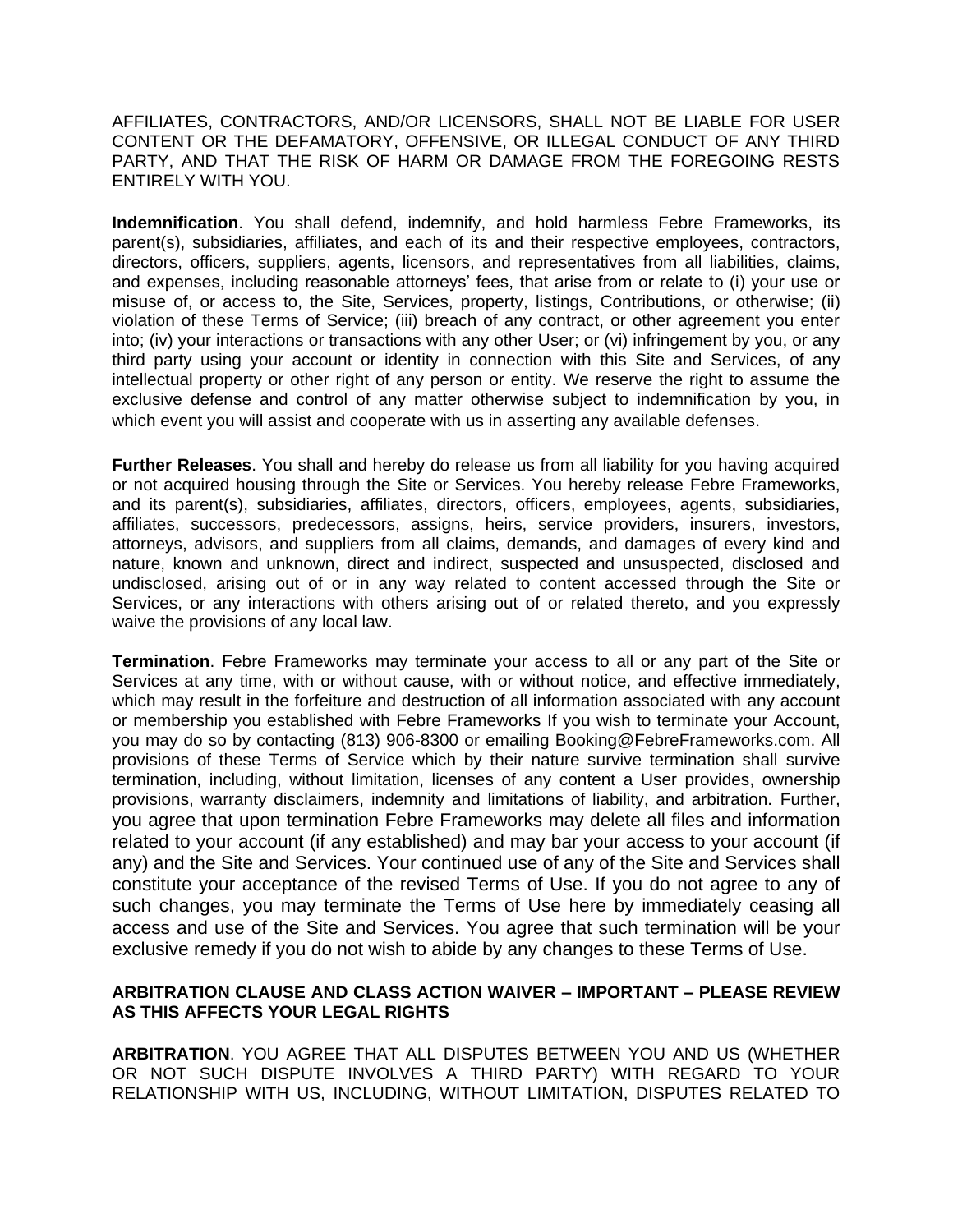THESE TERMS OF SERVICE, YOUR USE OF THE SERVICES, AND/OR RIGHTS OF PRIVACY AND/OR PUBLICITY, WILL BE RESOLVED BY BINDING, INDIVIDUAL ARBITRATION UNDER THE AMERICAN ARBITRATION ASSOCIATION'S RULES FOR ARBITRATION OF CONSUMER-RELATED DISPUTES, AND YOU AND WE HEREBY EXPRESSLY WAIVE TRIAL BY JURY. DISCOVERY AND RIGHTS TO APPEAL IN ARBITRATION ARE GENERALLY MORE LIMITED THAN IN A LAWSUIT, AND OTHER RIGHTS THAT YOU AND WE WOULD HAVE IN COURT MAY NOT BE AVAILABLE IN ARBITRATION. This dispute resolution provision will be governed by the American Arbitration Association (AAA) rules and not by any state law concerning arbitration. In the event the American Arbitration Association is unwilling or unable to set a hearing date within one hundred and sixty (160) days of filing the case, then either we or you can elect to have the arbitration administered instead by the Judicial Arbitration and Mediation Services (JAMS). Judgment on the award rendered by the arbitrator may be entered in any court having competent jurisdiction. Any provision of applicable law notwithstanding, the arbitrator will not have authority to award damages, remedies, or awards that conflict with these Terms of Service.

NO CLASS ACTION. NEITHER YOU NOR FEBRE FRAMEWORKS WILL PARTICIPATE IN A CLASS ACTION OR CLASS-WIDE ARBITRATION FOR ANY CLAIMS COVERED BY THESE TERMS OF SERVICE. YOU ARE GIVING UP YOUR RIGHT TO PARTICIPATE AS A CLASS REPRESENTATIVE OR CLASS MEMBER ON ANY CLASS CLAIM YOU MAY HAVE AGAINST FEBRE FRAMEWORKS INCLUDING ANY RIGHT TO CLASS ARBITRATION OR ANY CONSOLIDATION OF INDIVIDUAL ARBITRATIONS. You also agree not to participate in claims brought in a private attorney general or representative capacity, or consolidated claims involving another person's account, if we are a party to the proceeding.

# **GENREAL PROVISIONS**

**Severability**. If the prohibition against class actions and other claims brought on behalf of third parties contained above is found to be unenforceable, then all of the preceding language in this Arbitration section will be null and void. This arbitration agreement will survive the termination of any such relationship you established with Febre Frameworks If any provision(s) of these Terms, of Service including without limitation, the warranty disclaimers and liability limitations set forth above, are found by a court of competent jurisdiction to be invalid or unenforceable, then the invalid or unenforceable provision will be deemed superseded by a valid, enforceable provision that most closely matches the intent of the original provision and the remainder of these Terms of Service shall continue in effect. The foregoing does not apply to the prohibition against class or representative actions that is part of the arbitration clause; if that prohibition is found to be unenforceable, the arbitration clause (but only the arbitration clause) shall be null and void.

**Governing Law and Jurisdiction**. These Terms of Service shall be governed by and construed in accordance with the laws of the State of Florida, including its conflicts of law rules, in the United States of America, and the United Nations Convention on Contracts for the International Sale of Goods shall not be applicable hereto. Without limiting the arbitration obligations set forth above, you agree to submit to the jurisdiction and venue of the state and Federal courts of Hillsborough County, Florida for the purposes of these Terms of Service. YOU AGREE THAT ANY CAUSE OF ACTION ARISING OUT OF OR RELATED TO THE SERVICES OR US MUST COMMENCE WITHIN ONE (1) YEAR AFTER THE CAUSE OF ACTION ACCRUES. OTHERWISE, SUCH CAUSE OF ACTION IS PERMANENTLY BARRED.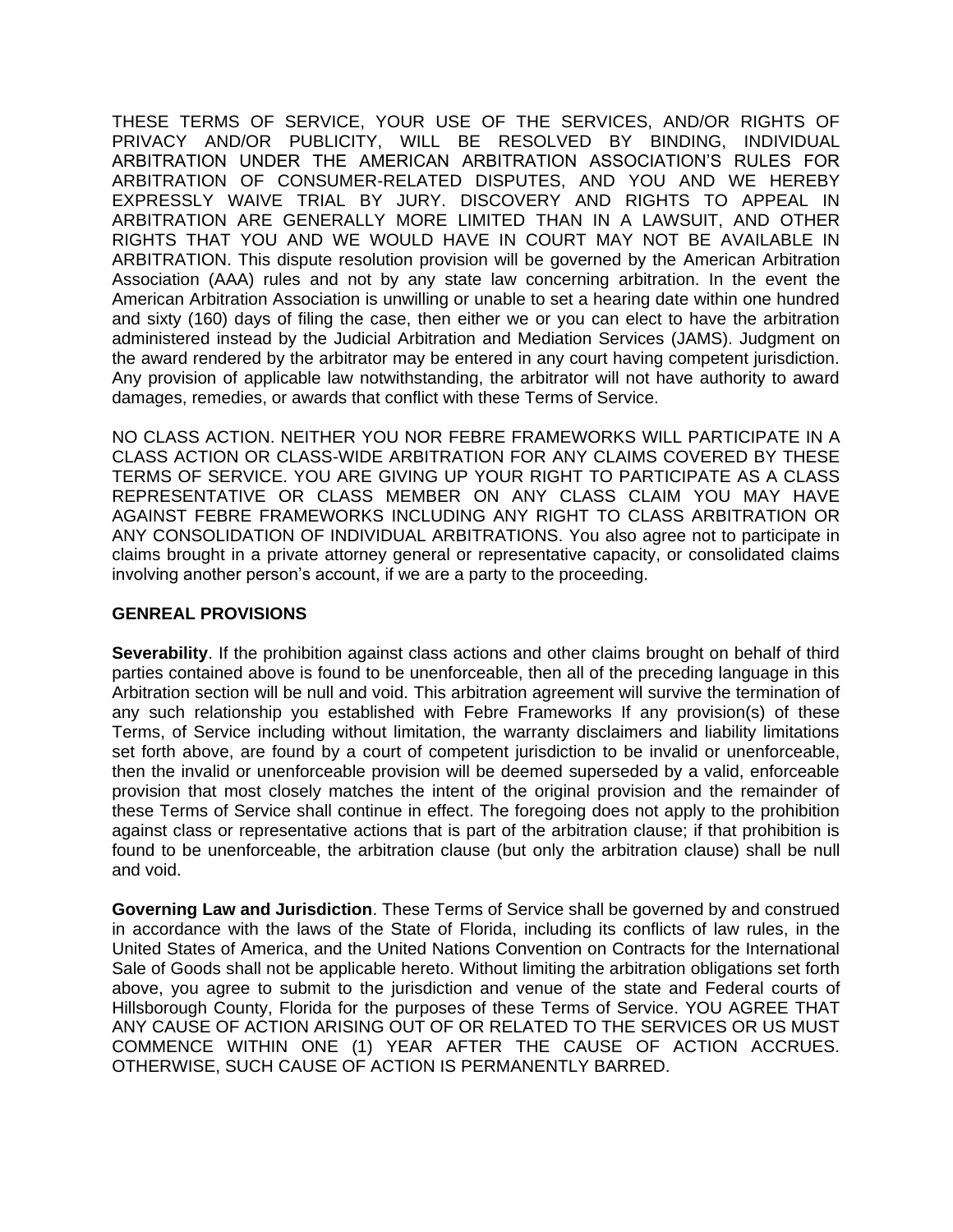**User Disputes**. Febre Frameworks reserves the right, without any obligation, to intervene in or monitor disputes between any Site users. You agree to cooperate with and assist us in good faith, and to provide us with such information and take such actions as we may reasonably request, in connection with any disputes involving you. Although Febre Frameworks may moderate content or disputes in our discretion, Febre Frameworks has no authority to legally bind third parties or force them to resolve complaints or disputes. Any efforts or statements made by Febre Frameworks to intervene in or moderate disputes is superseded by this provision, which may not be modified, waived, or released except by a written agreement, dated and signed by the President or Chief Executive Officer of Febre Frameworks and dated and signed by the individual or entity to whom the modification, waiver, or release is granted.

**Export Control**. By using the Services, you represent and warrant that (i) neither you nor any information or content proposed by you or inputted into the Site, if any, is located in a country that is subject to a U.S. Government embargo, U.S. export control and economic sanctions laws and regulations, which prohibit U.S. companies and their affiliates, like Febre Frameworks from engaging in certain transactions with persons from designated countries or that has been designated by the U.S. Government as a "terrorist supporting" country, which may include but is not limited to, Iran, Cuba, North Korea, Sudan and Syria. and (ii) you are not listed on any U.S. Government list of prohibited or restricted parties. You also will not use the Services for any purpose prohibited by U.S. law, including the development, design, manufacture, or production of missiles or nuclear, chemical, or biological weapons. You may not use, export, re-export, import, or transfer the Services except as authorized by United States law, the laws of the jurisdiction in which you engaged in any use of the Services, Site, a transaction with Febre Frameworks, and any other applicable laws. In particular, but without limitation, the Services may not be exported or re-exported (a) into any United States embargoed countries; (b) to anyone on the U.S. Treasury Department's list of Specially Designated Nationals or the U.S. Department of Commerce's Denied Person's List or Entity List; or (c) into any country or to any person or entity on any similar lists maintained in any applicable jurisdiction.

**Feedback**. Your feedback, comments and suggestions for improvements to the Services and our business generally ("Feedback") are welcome. You may submit Feedback by emailing OfiiceManager@FebreFrameworks.com. You acknowledge and agree that all Feedback is and shall be our sole and exclusive property, and you shall and hereby do assign to us all right, title, and interest in and to all Feedback, including, without limitation, all worldwide patent, copyright, trade secret, moral, and other proprietary or intellectual property rights therein, notwithstanding anything else. You will execute documents and take such further acts as we may reasonably request to effectuate the foregoing ownership and rights.

**Modification**. Febre Frameworks reserves the right, in its sole discretion, to modify or replace any of these Terms of Service (including, without limitation, Febre Frameworks' Privacy Policy, for the avoidance of doubt), or change, suspend, limit, or discontinue the Site or Services (including, without limitation, the availability of any feature, database, or content) at any time. If such modification is material, Febre Frameworks will post a notice on the Site or send you notice through the Services, via e-mail, or by another appropriate means of electronic communication. It is your responsibility to check these Terms of Service periodically for changes. Your continued use of the Services following notification of any changes to these Terms of Service constitutes acceptance of those changes.

**Government Users.** All software, if any, licensed pursuant to these Terms and related documentation are "Commercial Items", as that term is defined at 48 C.F.R. §2.101, consisting